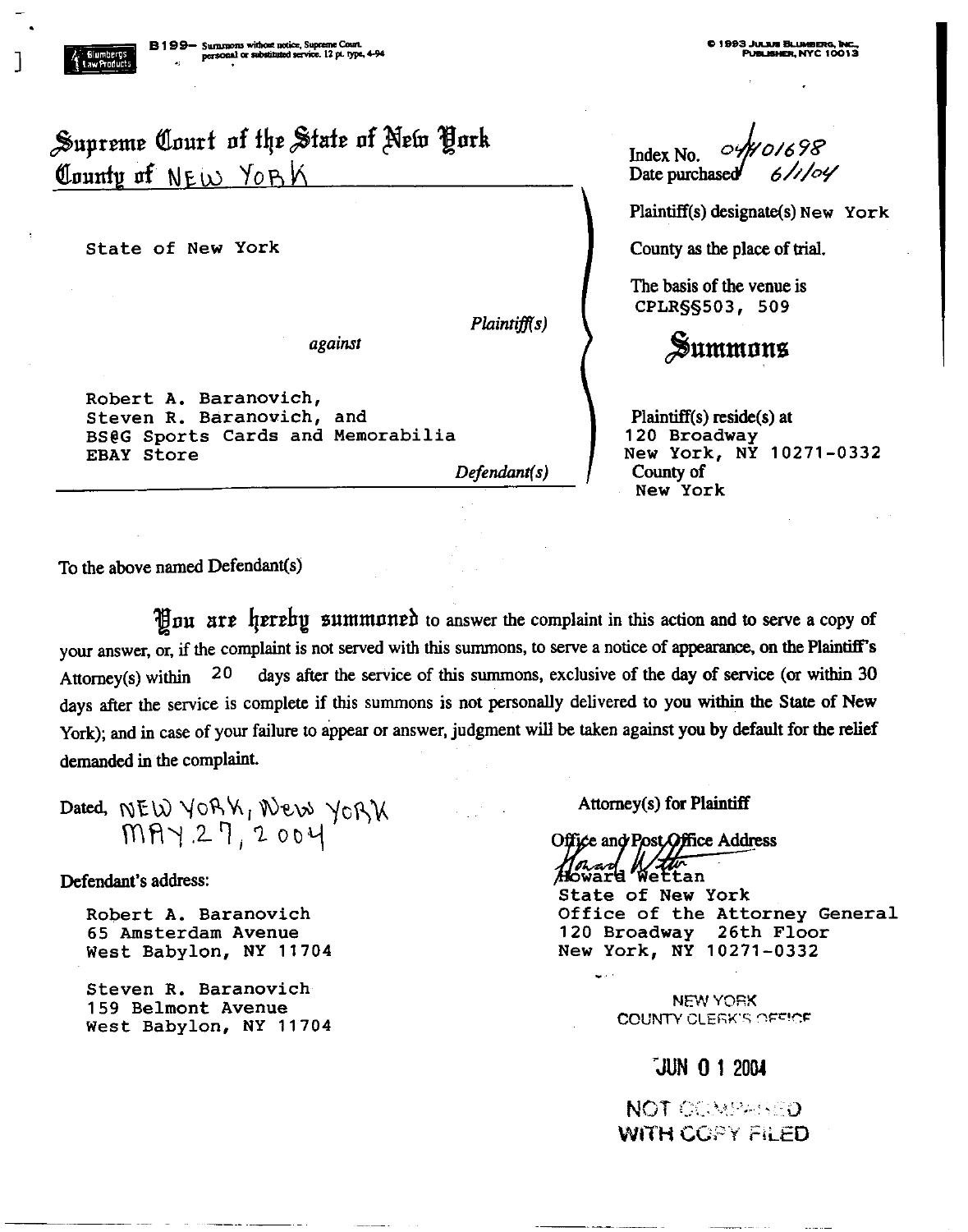| <b>All Contract Contract</b>                                                                                        |  |
|---------------------------------------------------------------------------------------------------------------------|--|
|                                                                                                                     |  |
|                                                                                                                     |  |
|                                                                                                                     |  |
|                                                                                                                     |  |
|                                                                                                                     |  |
|                                                                                                                     |  |
|                                                                                                                     |  |
| SUPREME COURT OF THE STATE NEW YORK<br><b>NEW YORK COUNTY</b>                                                       |  |
|                                                                                                                     |  |
| STATE OF NEW YORK,                                                                                                  |  |
| Plaintiff,                                                                                                          |  |
|                                                                                                                     |  |
| v.                                                                                                                  |  |
|                                                                                                                     |  |
|                                                                                                                     |  |
|                                                                                                                     |  |
|                                                                                                                     |  |
| ROBERT A. BARANOVICH,<br>STEVEN R. BARANOVICH, and<br><b>BS@G SPORTS CARDS AND MEMORABILIA</b><br><b>EBAY STORE</b> |  |
| Defendants.                                                                                                         |  |

Index No. 0440/698

**COMPLAINT** 

Plaintiff State of New York, by its Attorney General, Eliot Spitzer, for its complaint alleges as follows:

<sup>1</sup> . This action arises from Defendants' unlawful activity in violation of New York General Business Law §§ 340 et seq. (the "Donnelly Act") and New York Executive Law § 63(12). By this action, the State of New York seeks : (a) monetary sanctions against Defendants for their unlawful activity; (b) restitution for those consumers harmed by Defendants' unlawful activity; and (c) injunctive relief to prevent Defendants from continuing or reinstituting their anticompetitive conduct, namely, fraudulent and illegal "shill bidding" on collectible goods they offered for auction on the E-Bay website.

.Plaintiff, the State of New York, brings this action in its sovereign and statutorily- $2.$ granted capacity under the Donnelly Act and Executive Law Section 63(12) . The State ofNew York has an interest in the economic health and well-being of those who reside or transact business within its boundaries. The State of New York also has an interest in ensuring the presence of an honest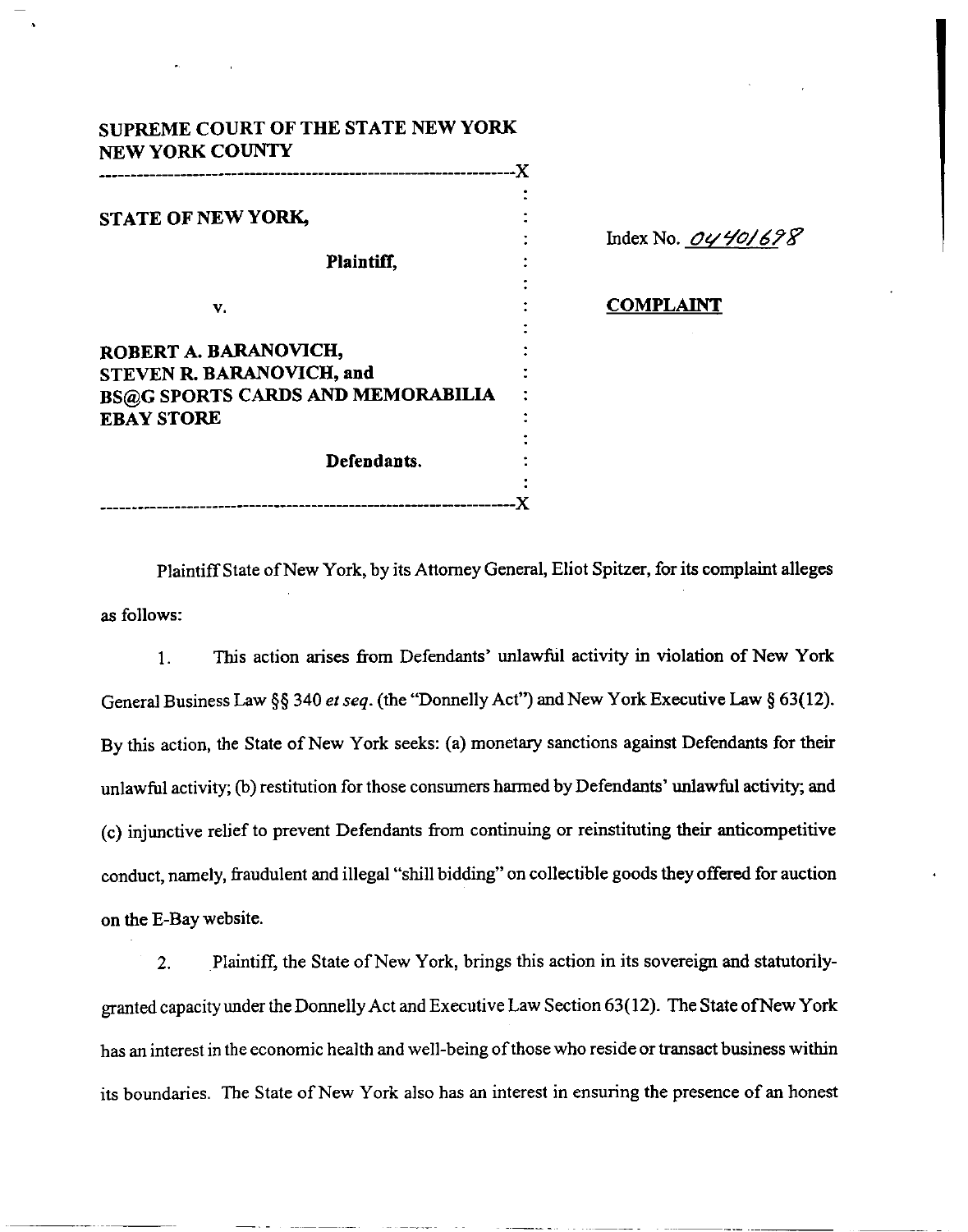marketplace in which economic activity is conducted in a competitive manner for the benefit of consumers and other marketplace participants .

 

3 . Defendant Robert A. Baranovich resides at 65 Amsterdam Avenue in West Babylon, New York 11704.

4. Defendant Steven R. Baranovich resides at 159 Belmont Avenue in West Babylon, New York 11704.

5 . Defendants Robert A . Baranovich and Steven R . Baranovich are in the business of selling sports memorabilia through Defendant BS@G Sports Cards and Memorabilia E-Bay Store, which is located on the E-Bay auction website. E-Bay is an online marketplace through which millions of people buy and sell goods each day through an auction format. Sellers offer items for auction on E-Bay for a specified amount of time. Potential buyers then bid on each item, specifying the maximum amount that they are willing to pay. At the end of the specified period of time, the item is sold to the individual who has placed the highest bid.

6. Beginning in or about April 2002 and continuing until in or about September 2002 (the "Relevant Period"), Defendants organized and participated in an unlawful restraint of trade affecting the price paid by buyers of Defendants' items. During the Relevant Period, Defendants deceived consumers into paying artificially high prices to secure merchandise by illegally bidding on their own items, a process known as "shill bidding ." Using a series of user identifications  $including:$  "rbarano34@aol.com," " $scootzilla@aol.com,"$  "mygb69@aol.com," "mommamushka@aol.com," "sandib6412@aol.com," and "fmichaelmasso@aol.com" Defendants, as well as Defendants' associates acting at Defendants' request, deliberately placed bids to artificially raise the price of items that Defendants had offered for auction. In at least 38 instances, this shill

2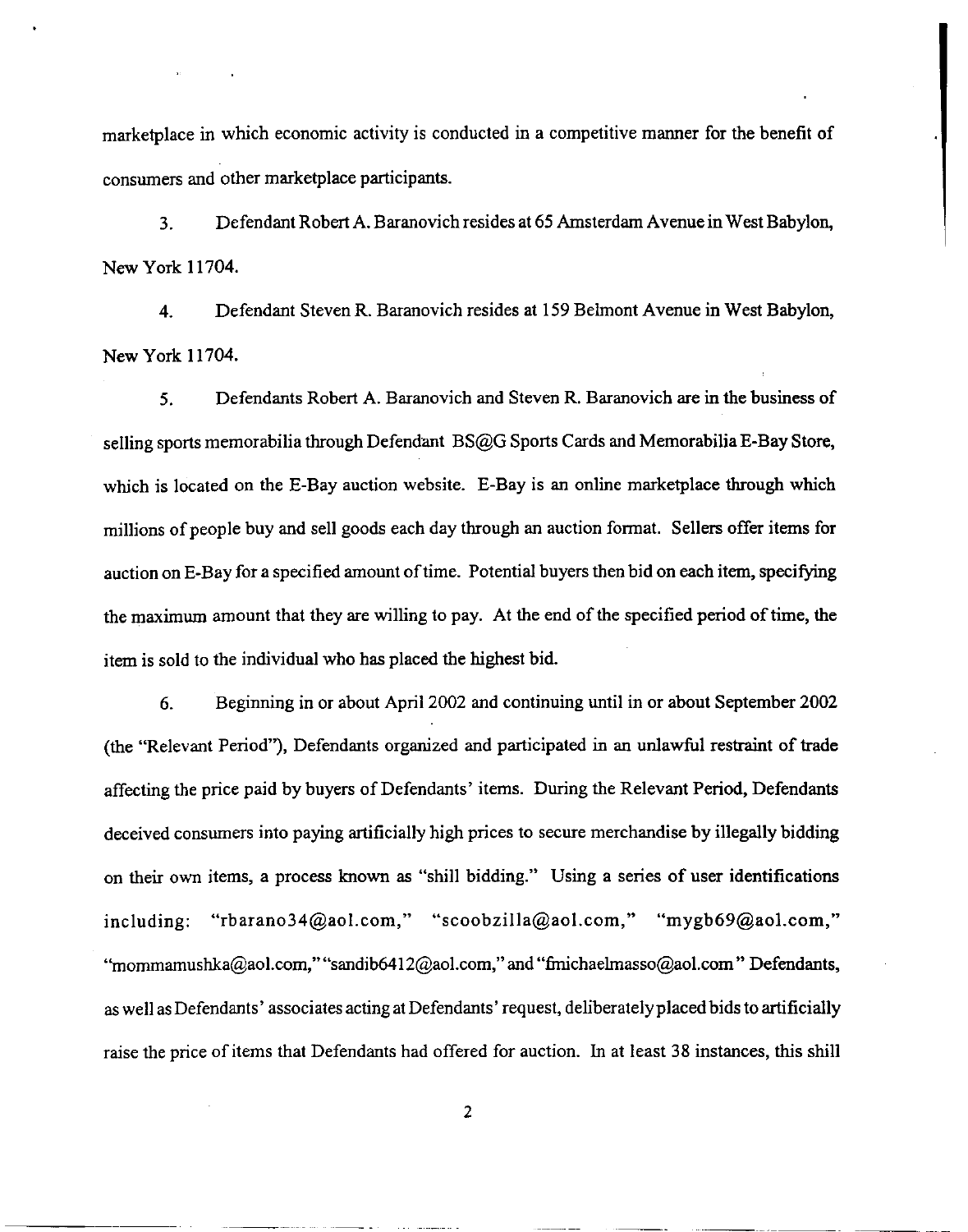bidding led purchasers to pay an artificially inflated price for the item because Defendants bid immediately before the ultimate winning bidder, causing injury, in the aggregate, of at least \$1260 .

#### JURISDICTION AND VENUE

7. This Court has jurisdiction as to both Defendants pursuant to CPLR § 301 and  $§ 302(a)1).$ 

8. Venue is proper in the New York County, New York, pursuant to CPLR § 503 and/or § 509.

### FIRST CLAIM: RESTRAINT OF TRADE IN VIOLATION OF THE DONNELLY ACT

9. Plaintiff State of New York realleges paragraphs 1-8 .

 

agreement, arrangement, and combination in unreasonable restraint of trade and commerce in violation of the Donnelly Act,  $\S$ § 340 et seq. of New York General Business Law. 10 . From April 2002 through September 2002, Defendants engaged in a contract,

11 . This contract, combination, agreement, and arrangement consisted of, among other things, knowingly placing bids and causing others to place bids on items offered for sale by Defendants on the E-Bay website.

12 . As a result of this conspiracy, Defendants caused purchasers to pay a higher price for items sold on E-Bay by Defendants than they would have paid in a competitive market, and thus deprived purchasers of money that they would have retained had they bought the item under conditions, of free and open competition.

13. Defendants' activities are a per se violation of the Donnelly Act.

14. The State of New York represents, as *parens patriae*, New York resident purchasers

3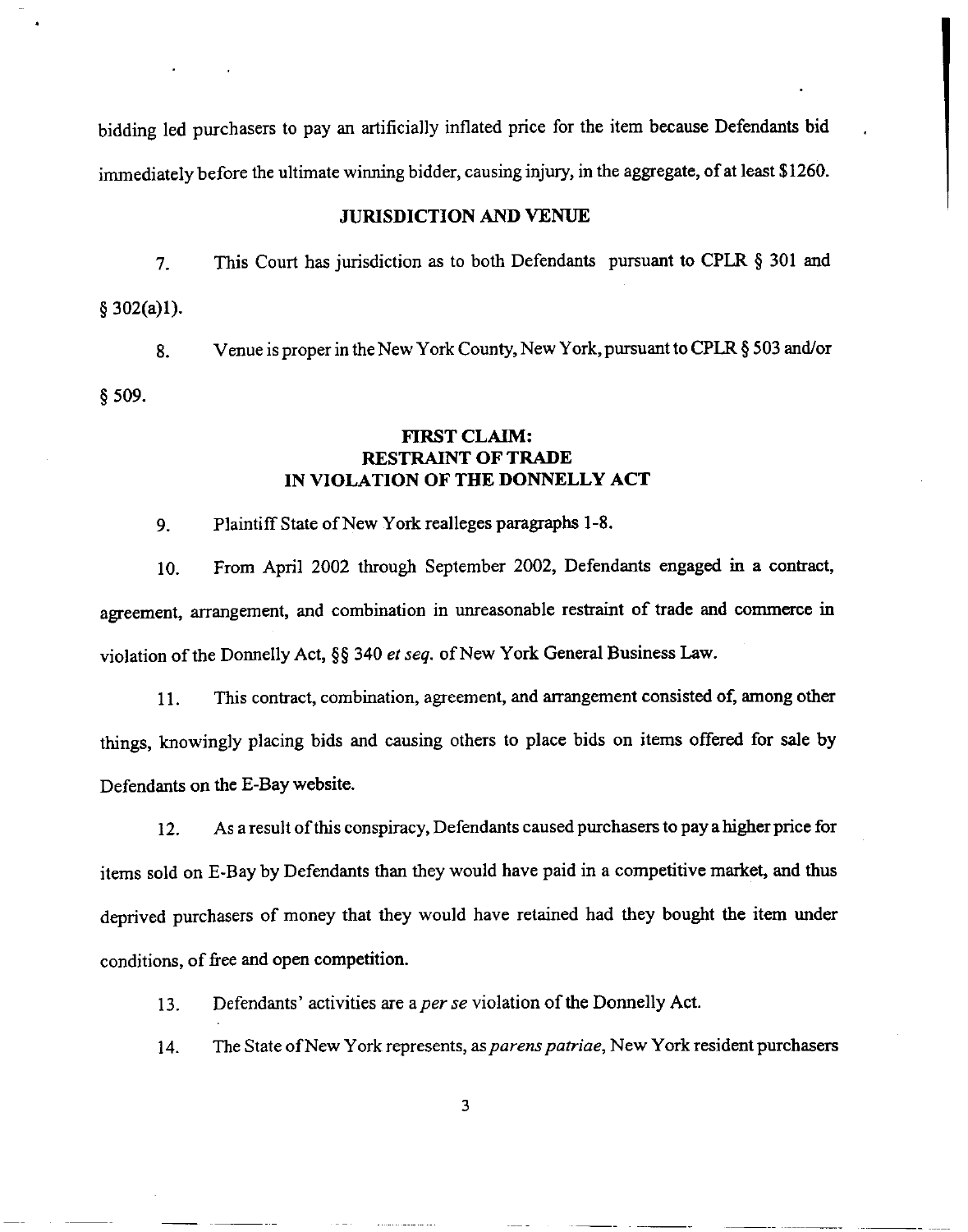of sports memorabilia, and seeks damages suffered by them as a result of Defendants' anticompetitive conduct, civil penalties, and an injunction barring Defendants from engaging in similar anti-competitive acts . 

### SECOND CLAIM: N.Y. EXEC. LAW § 63(12)

15. Plaintiff State of New York realleges paragraphs 1- 14 .

16. The Defendants engaged in repeated and persistent fraudulent and illegal acts in the conduct of their business for a period of approximately 6 months, by, among other things: (a) deliberately placing bids, or causing their associates to place bids, on items Defendants offered for auction, with the purpose of artificially increasing prices paid by purchasers; and (b) failing to disclose and/or deliberately concealing this conduct from E-Bay and from bidders on E-Bay . These actions were carried out, in whole in part, in the State of New York. At the memorial in and seeks damages suffered by them as a result of Defendants' and competitive conduct, civil peralties, and an injunction barring Defendants from engaging in similar anti-competitive acts.<br>
SECOND CLAIM

17. Under New York Executive Law § 63(12), the State of New York is entitled to recover damages and/or restitution for the injuries to purchasers, E-Bay, and others caused by Defendants' repeated or persistent illegal and/or fraudulent acts and to obtain appropriate injunctive relief.

#### RELIEF REQUESTED

Accordingly, Plaintiff State of New York respectfully requests judgment as follows :

- 1 . Law  $§$  63(12).
- 2. Awarding the State of New York (a) such damages . or other restitution, which it may at trial prove to have been sustained, and trebled to the extent authorized by law, (b) civil penalties against Defendants, pursuant to N .Y. General Business Law § 342-a, (c)